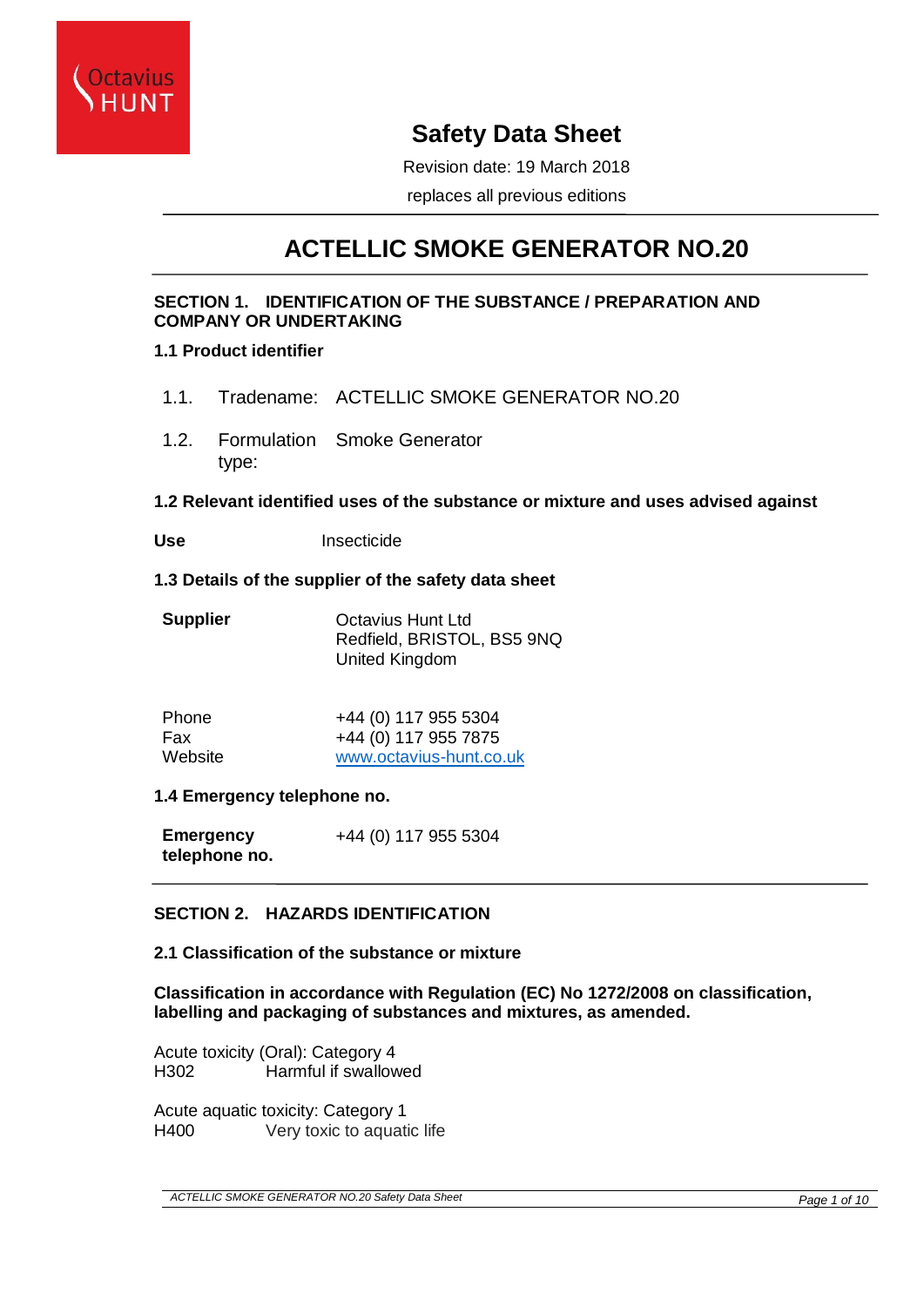Chronic aquatic toxicity: Category 1 H410 Very toxic to aquatic life with long-lasting effects

#### **2.2 Label elements**

**Labelling in accordance with Regulation (EC) No 1272/2008 on classification, labelling and packaging of substances and mixtures, as amended**

Hazard label for supply/use required

#### **Hazardous components which must be listed on the label**

- Pirimiphos methyl
- Potassium chlorate



**Signal word:** Warning

#### **Hazard statements**

- H302 Harmful if swallowed.
- H410 Very toxic to aquatic life with long lasting effects.

#### **Precautionary statements**

P102 Keep out of reach of children.

- P301/312 IF SWALLOWED: Call a POISON CENTER/ doctor if you feel unwell.
- P330 Rinse mouth
- P391 Collect spillage
- P501 Dispose of contents/container to a licensed hazardous-waste disposal contractor or collection site except for empty clean containers which can be disposed of as non-hazardous waste.

#### **Supplemental information**

EUH401 To avoid risks to human health and the environment, comply with the instructions for use.

#### **2.3 Other hazards**

This product contains an anticholinesterase compound. May form flammable dust-air mixture.

#### **SECTION 3: COMPOSITION/INFORMATION ON INGREDIENTS**

#### **3.2 Mixtures**

#### **Chemical nature**

Smoke Generator Pirimiphos methyl 22.5% w/w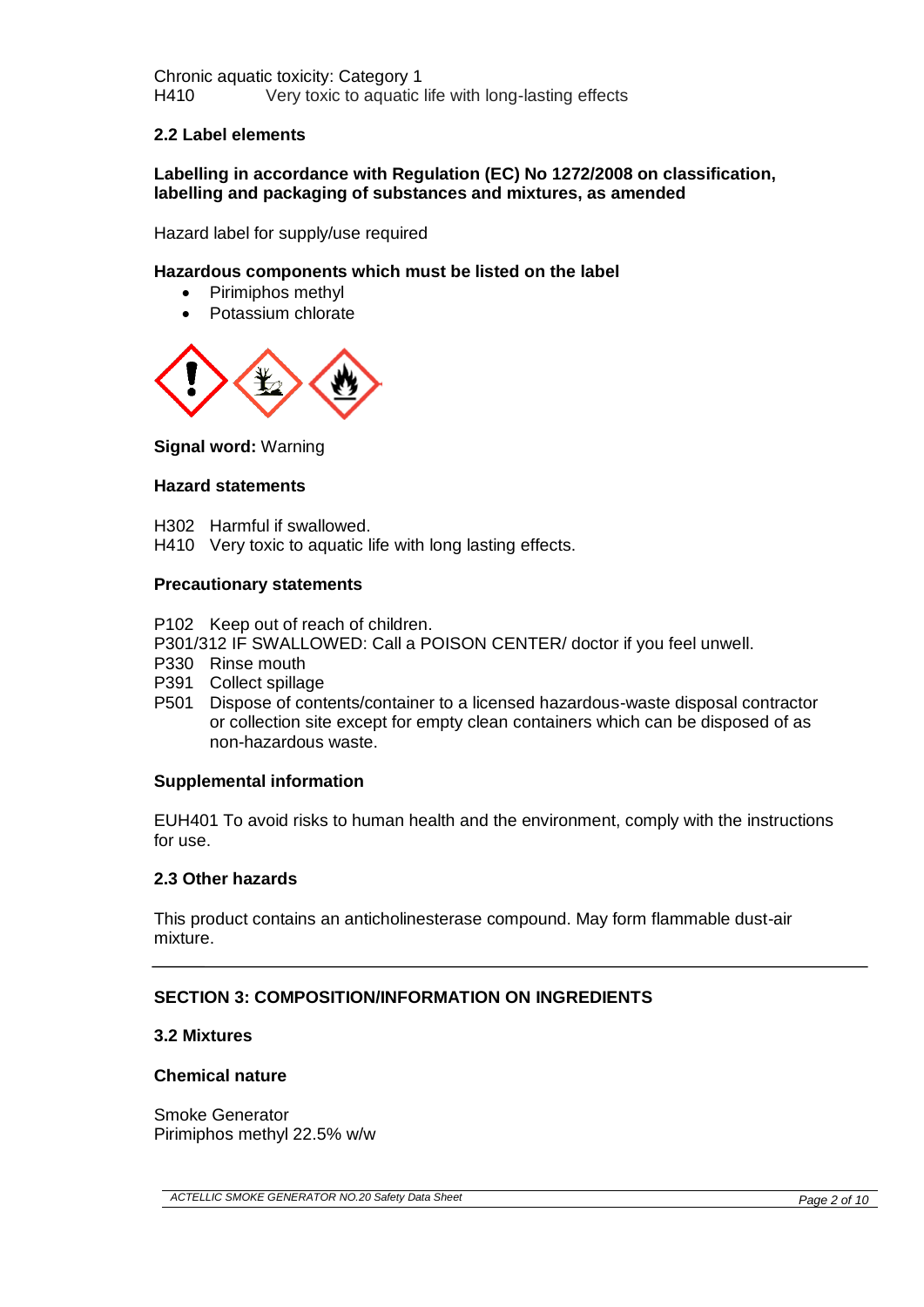#### Hazardous components

| <b>Name</b> | CAS No. /  | <b>Regulation (EC) No</b> | Conc $(%)$            |
|-------------|------------|---------------------------|-----------------------|
|             | EC No.     | 1272/2008                 |                       |
| Pirimiphos  | 29232-93-7 | Acute Tox. 4, H302        | 22.5                  |
| methyl      | 249-528-5  | Aquatic Acute 1, H400     |                       |
|             |            | Aquatic Chronic 1, H410   |                       |
| Potassium   | 3811-04-9  | Acute Tox. 4, H302        | $>$ 10.00 $-$ < 25.00 |
| chlorate    | 223-289-7  | Acute Tox. 4, H332        |                       |
|             |            | Aquatic Chronic 2, H411   |                       |
|             |            | Ox. Sol. 1, H271          |                       |

Hazard statements according to Regulation (EC) No. 1907/2006

Substances for whuich there are Community workplace exposure limits For the full text of Hazard statements mentioned in this section, see Section 16

#### **SECTION 4: FIRST AID MEASURES**

#### **4.1 Description of first aid measures**

| <b>General advice</b> | Have the product container, label or Safety Data Sheet with you<br>when calling the emergency number, a poison control centre or<br>physician, or going for treatment                                                                                                                                                                                                                                              |
|-----------------------|--------------------------------------------------------------------------------------------------------------------------------------------------------------------------------------------------------------------------------------------------------------------------------------------------------------------------------------------------------------------------------------------------------------------|
| <b>Inhalation</b>     | Move the victim to fresh air. If breathing is irreular or stopped,<br>administer artificial respirtion. Keep patient warm and at rest. Call a<br>physician or Poison Control Centre immediately                                                                                                                                                                                                                    |
| <b>Skin contact</b>   | Take off all contaminated clothing imdiately. Wash off immediately<br>with plenty of water. If skin irritation persists, call a physician. Wash<br>contaminated clothing before re-use.                                                                                                                                                                                                                            |
| Eye contact           | Rinse immediately with plenty of water, also under the eyelids, for at<br>least 15 minutes. Remove contact lenses, if present, after the first 5<br>minutes, then continue rinsing eye. Immediate medical attenton is<br>required                                                                                                                                                                                  |
| <b>Ingestion</b>      | If swallowed, seek medical advice immediately and show this<br>container or label. Do NOT induce vomiting                                                                                                                                                                                                                                                                                                          |
|                       | 4.2 Most important symptoms and effects, both acute and delayed                                                                                                                                                                                                                                                                                                                                                    |
| <b>Symptoms</b>       | The symptoms are of cholinesterase inhibition                                                                                                                                                                                                                                                                                                                                                                      |
|                       | 4.3 Indication of any immediate medical attention and special treatment needed                                                                                                                                                                                                                                                                                                                                     |
| <b>Medical advice</b> | Call the emergency number shown in this document, a poison<br>control centre or doctor imediately for treatment advice. Consider<br>taking venous blood for determination of blood cholinesterase<br>activity (use heparin tube). Administer atropine sulphate, either by<br>intramuscular or intravenously, dependant on severiry of poisoning,<br>Specific antidotes are oximes (e.g. Pralidoxime) or Toxogonin. |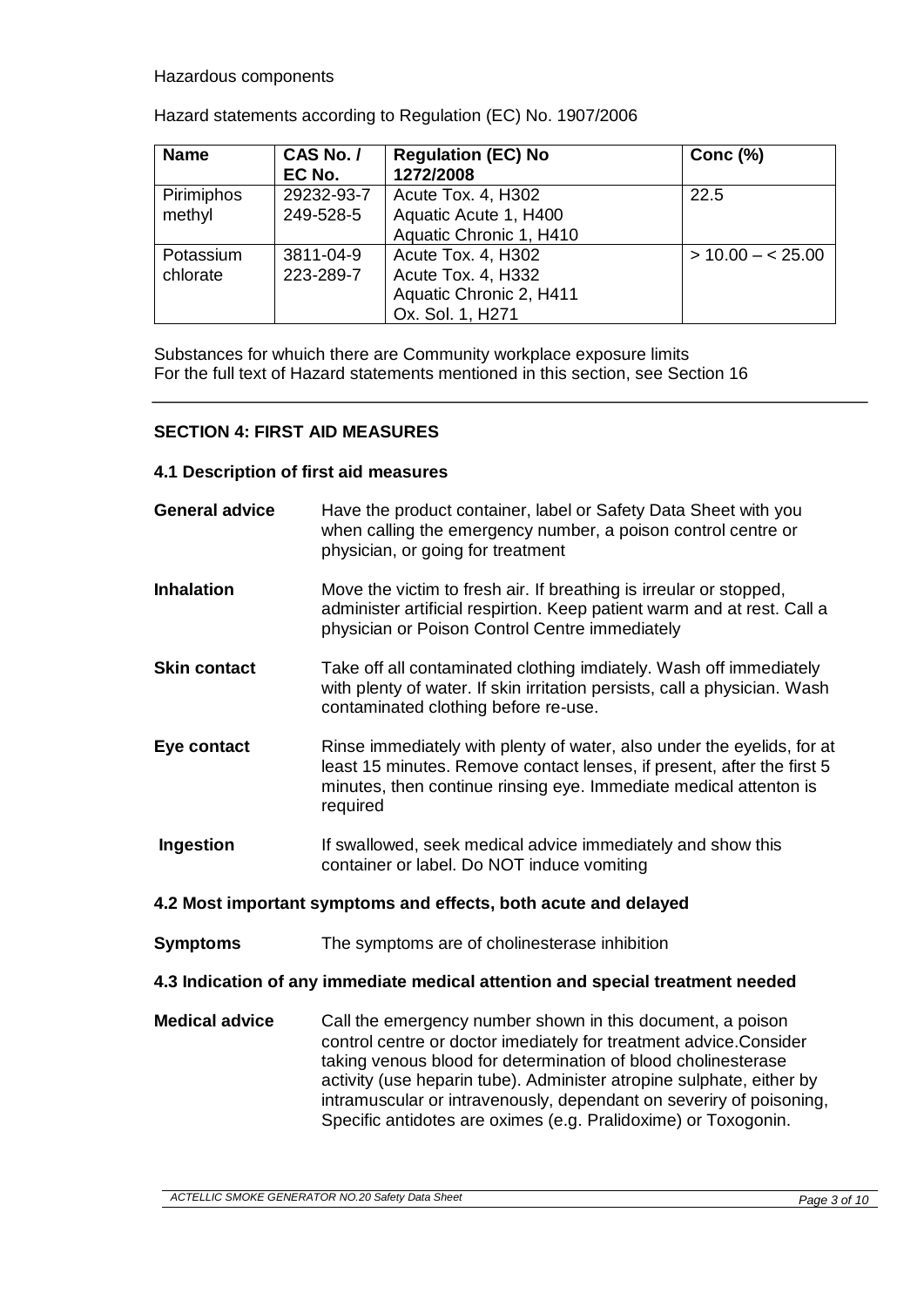# **SECTION 5: FIREFIGHTING MEASURES**

## **5.1 Extinguishing media**

Extinguishing media – small fires Use water spray, alcohol-resistant foam, dry chemical or carbon dioxide Extinguishing media – small fires Use alcohol-resistant foam or water spray. Do not use a solid water stream as it may scatter and spread fire.

## **5.2 Special hazards arising from the substance or mixture**

As the product contains combustible organinc components, fire will produce dense black smoke containing hazardous products of combustion (see section 10). Exposure to decomposition products may be a hazard to health.

## **5.3 Advice for firefighters**

Wear full protective clothing and self contained breathing apparatus. Do not all run-off from fire fighting to enter drains or water courses. Cool closed containers exposed to fire with water spray.

## **SECTION 6: ACCIDENTAL RELEASE MEASURES**

## **6.1 Personal precautions, protective equipment and emergency procedures**

Refer to protective measures listed in sections 7 and 8. Avoid dust formation

#### **6.2 Environmental precautions**

Prevent further leakage or spillage if safe to do so. Do not flush into surface water or sanitary sewer system.

#### **6.3 Methods and materials for containment and cleaning up**

Contain spillage, pick up with an electrically protected vaccuum cleaner or by wetbrushing and transfer to a container for disposal according to local regulations (see section 13). Do not create a powder cloud by using a brush or compressed air. Clean contaminated surface thoroughly. If the product contaminates rivers and lakes or drains inform resective authorities.

## **6.4 Reference to other sections**

Refer to protective measures listed in sections 7 and 8. Refer to disposal considerations listed in section 13

## **SECTION 7: HANDLING AND STORAGE**

## **7.1 Precautions for safe handling**

No special protective measures against fire required. Avoid contact with skin and eyes. When using do not eat, drink or smoke. For personal protection see section 8.

## **7.2 Conditions for safe storage, including any incompatibilities**

No special storage conditrions required. Keep containers tightly closed in a dry cool and well-ventilated place. Keep out of the reach of children. Keep away from food, drink and animal feedingstuffs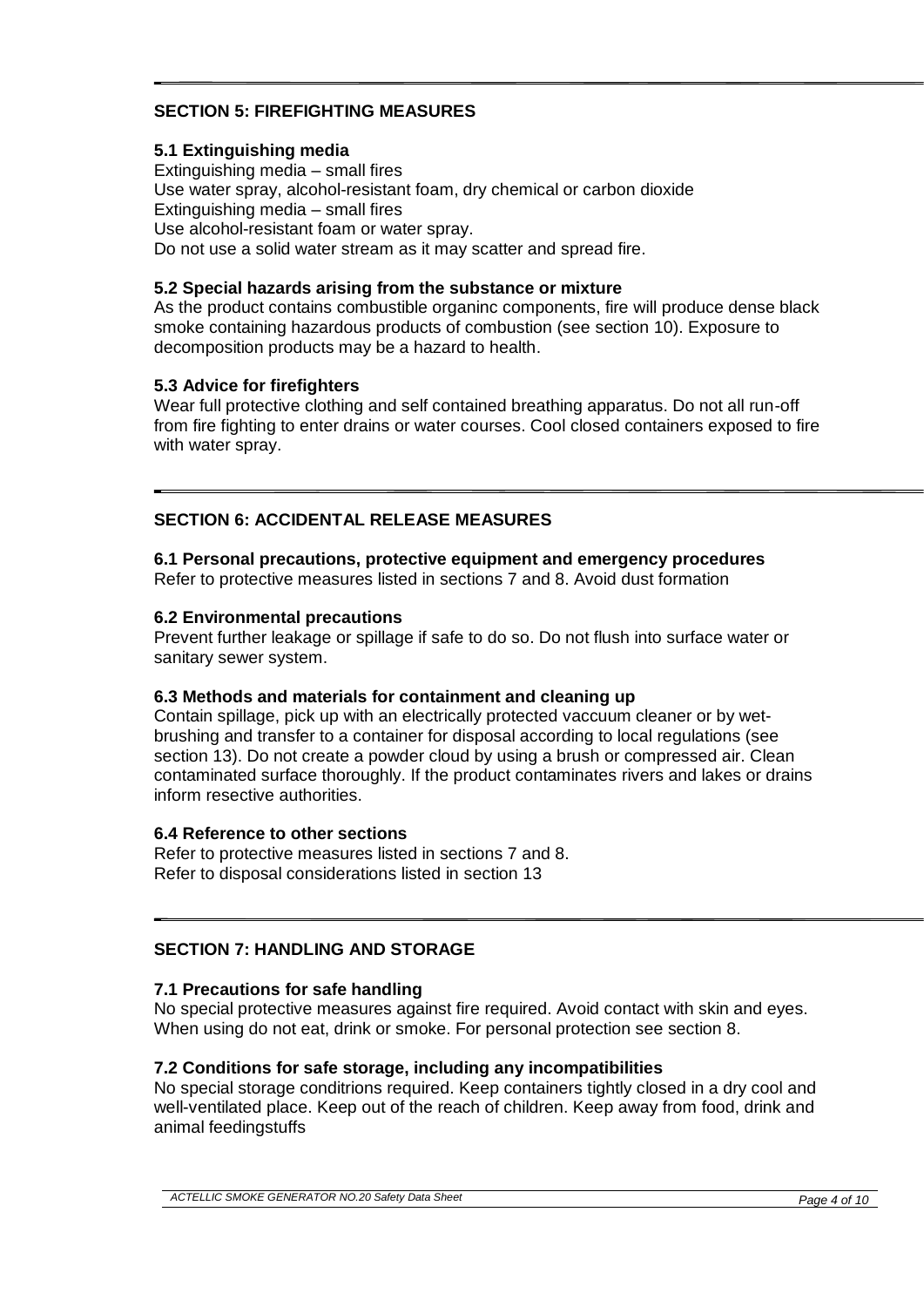## **7.3 Specific end use(s)**

Registered Crop Protection product. For proper and safe use of this product, please refer to the approval conditionslaid down on the product label.

## **SECTION 8: EXPOSURE CONTROLS/PERSONAL PROTECTION**

#### **8.1 Control parameters.**

| <b>Component</b>               | <b>CAS-No</b> | Control parameters   Update | <b>Basis</b> |
|--------------------------------|---------------|-----------------------------|--------------|
| Pirimiphos methyl   29232-93-7 |               | $-3$ mg/m3 (TWA)            | I SYNGFNTA   |

#### **8.2 Exposure controls**

**Refer to COSHH assessment (Control of Substances Hazardous to Health (Amendment) Regulations 2004). Engineering controls should be used in preference to personal protective equipment wherever practicable. Refer also to COSHH Essentials.** 

#### **Personal protective equipment**

In normal use and handling conditions please refer to the label and/or leaflet. In all other cases the following recommendations would apply.

| <b>Respiratory</b><br>protection | Wear respirator with a particle filter mask (protection factor 4)<br>conforming to European norm EN149FFP1 or equivalent.<br>Respiratory protection should only be used to control residual risk<br>of short duration activities, when all reasonably practicable steps<br>have been taken to reduce exposure at sourcee.g. containment<br>and/or local extract ventilation. Always folow respirator<br>manufacturer's instructions regarding wearing and maintenance. |
|----------------------------------|------------------------------------------------------------------------------------------------------------------------------------------------------------------------------------------------------------------------------------------------------------------------------------------------------------------------------------------------------------------------------------------------------------------------------------------------------------------------|
| <b>Hand protection</b>           | Wear CE Marked (or equivalent) nitrile gloves (minimum<br>thickness of 0.4mm). Wash when contaminated and dispose of<br>when contaminated inside, when perforated or when<br>contamination on the outside cannot be removed. Wash hands<br>frequently and always before eating, drinking, smoking or using<br>the toilet.                                                                                                                                              |
| Eye protection                   | Wear goggles (conforming to EN116. Field of Use $=$ 5 or<br>equivalent                                                                                                                                                                                                                                                                                                                                                                                                 |
| Skin and body<br>protection      | Wear standard coveralls and Category 3 Type 4 suit.<br>If thee is a risk of significant exposure, consider a higher<br>protective type suit.<br>Wear two layers of clothing wherever possible. Polyester/cotton or<br>cotton overalls should be worn under chemical protection suit and<br>should be professionally laundered frequently.                                                                                                                              |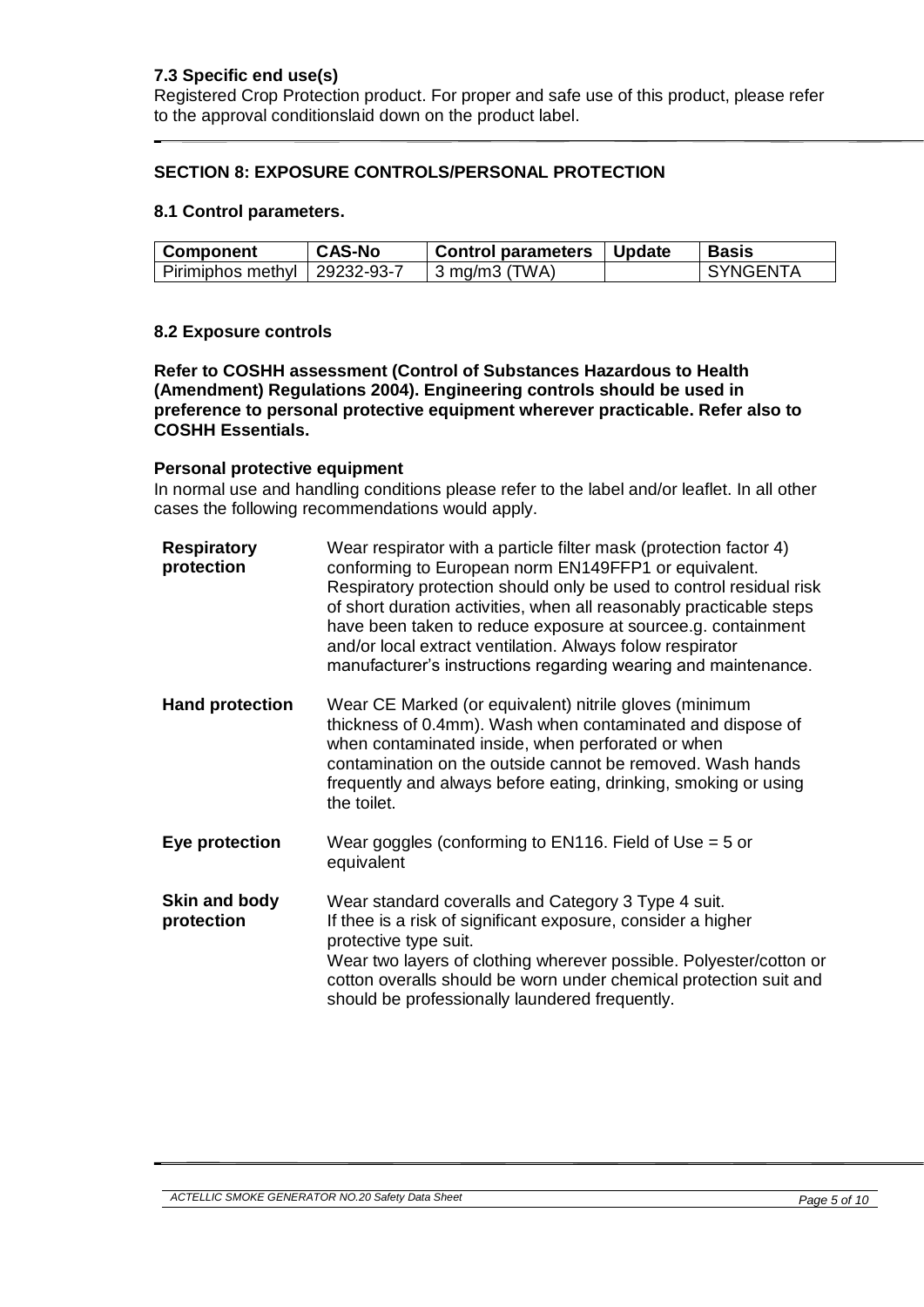# **SECTION 9: PHYSICAL AND CHEMICAL PROPERTIES**

## **9.1 Information on basic physical and chemical properties**

| <b>Physical state</b>         | Solid                |
|-------------------------------|----------------------|
| Form                          | powder               |
| <b>Colour</b>                 | white to light beige |
| <b>Odour</b>                  | characteristic       |
| Ignition temperature > 475 °C |                      |
| <b>Bulk density</b>           | ca. 940 kg/m3        |
|                               |                      |

**Water solubility** partly soluble

**Explosive properties**Not explosive

**Oxidizing properties** Not oxidising.

**9.2 Other information** Further safety related physical-chemical data are not known.

## **SECTION 10: STABILITY AND REACTIVITY**

#### **10.1 Reactivity**

**Thermal decomposition** Stable under normal conditions.

**10.2 Chemical stability** Stable under recommended storage conditions.

| 10.3 Possibility of<br>hazardous<br>reactions      | No hazardous reactions when stored and handled according to<br>prescibed instructions. |
|----------------------------------------------------|----------------------------------------------------------------------------------------|
| <b>10.4 Conditions</b><br>to avoid                 | Extremes of temperature and direct sunlight. Heat, flames and<br>sparks                |
| 10.5 Incompatible<br>materials                     | Store only in the original packaging                                                   |
| <b>10.6 Hazardous</b><br>decomposition<br>products | No decomposition products expected under normal conditions of<br>use.                  |

## **SECTION 11: TOXICOLOGICAL INFORMATION**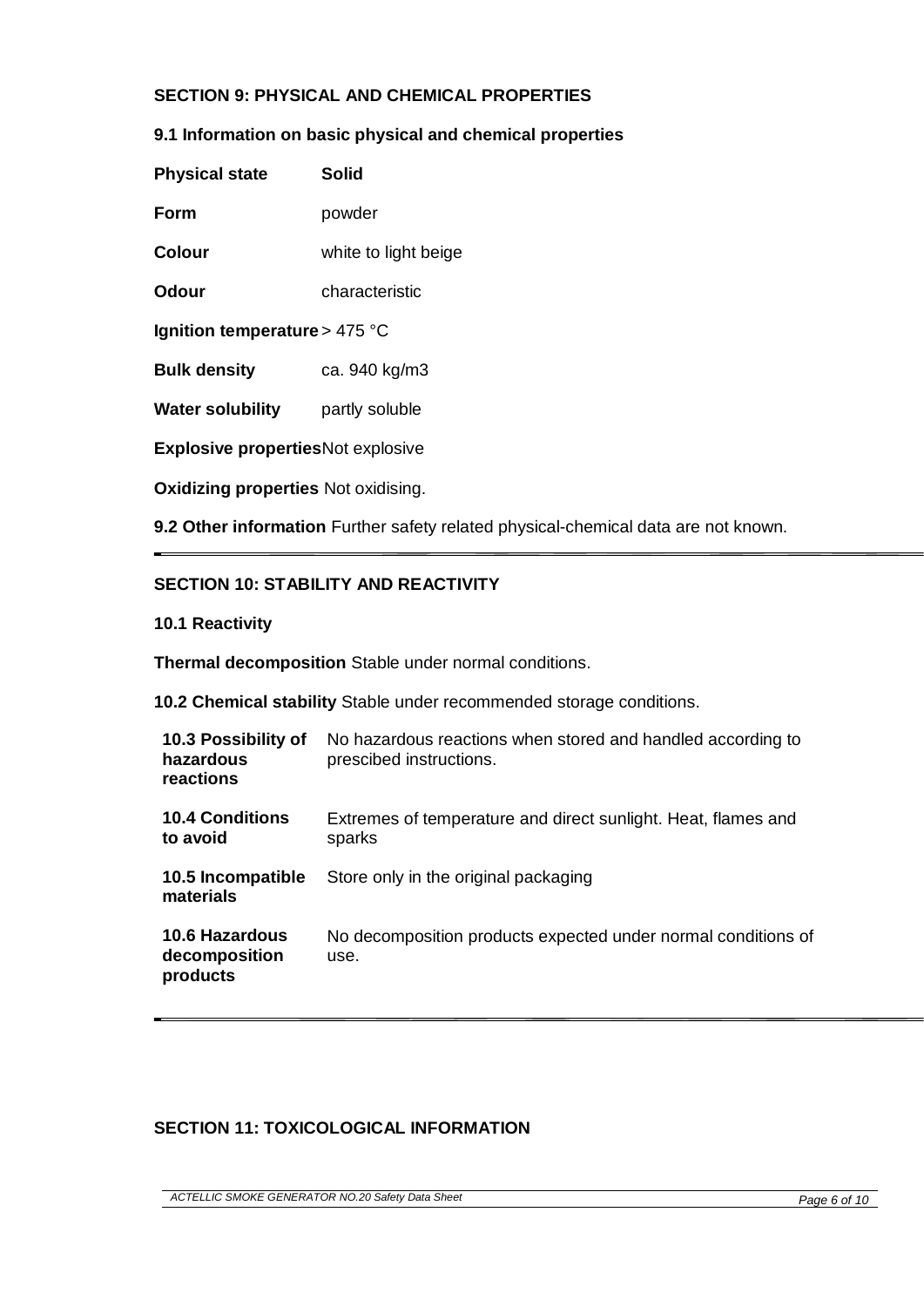# **11.1 Information on toxicological effects**

| <b>Acute oral</b><br>toxicity                          | LD50 (rat) $>$ 2000 mg/kg                                                                 |
|--------------------------------------------------------|-------------------------------------------------------------------------------------------|
| <b>Acute inhalation</b><br>toxicity                    | LC50 (Female rat) 3.22 mg/l, 4h<br>LC50 (Male rat) 3.4 mg/l, 4h                           |
| <b>Acute dermal</b><br>toxicity                        | LD50 Rat, $>$ 2000 mg/kg                                                                  |
| <b>Skin irritation</b>                                 | No skin irritation. Derived from components                                               |
| <b>Eye irritation</b>                                  | No eye irritation. Derived from components                                                |
| <b>Sensitisation</b><br><b>Germ cell mutagenicity</b>  | Not a skin sensitiser. Derived from components                                            |
|                                                        | Cypermethrin did not cause specific target organ toxicity in experimental animal studies. |
| <b>Assessment Mutagenicity</b><br>Pirimiphos methyl    | Did not show mutagenic effects in animal experiments                                      |
| <b>Assessment Teratogenicity</b><br>Pirimiphos methyl  | Did not show teratogenic effects in animal experiments                                    |
| <b>Assessment Carcinogenicity</b><br>Pirimiphos methyl | Did not show carcinogenic effects in animal experiments                                   |

**Assessment toxicity to reproduction** 

Pirimiphos methyl Did not show reproductive toxicity effects in animal experiments

**STOT – repeated exposure** Pirimiphos methyl No adverse effect has been observed in chronic toxicity test.

# **SECTION 12: ECOLOGICAL INFORMATION**

## **12.1 Toxicity**

| <b>Toxicity to fish</b>                        | No data is available on the product itself |
|------------------------------------------------|--------------------------------------------|
| <b>Toxicity to</b><br>aquatic<br>invertebrates | No data is available on the product itself |
| <b>Toxicity to</b><br>aquatic plants           | No data is available on the product itself |

*ACTELLIC SMOKE GENERATOR NO.20 Safety Data Sheet Page 7 of 10*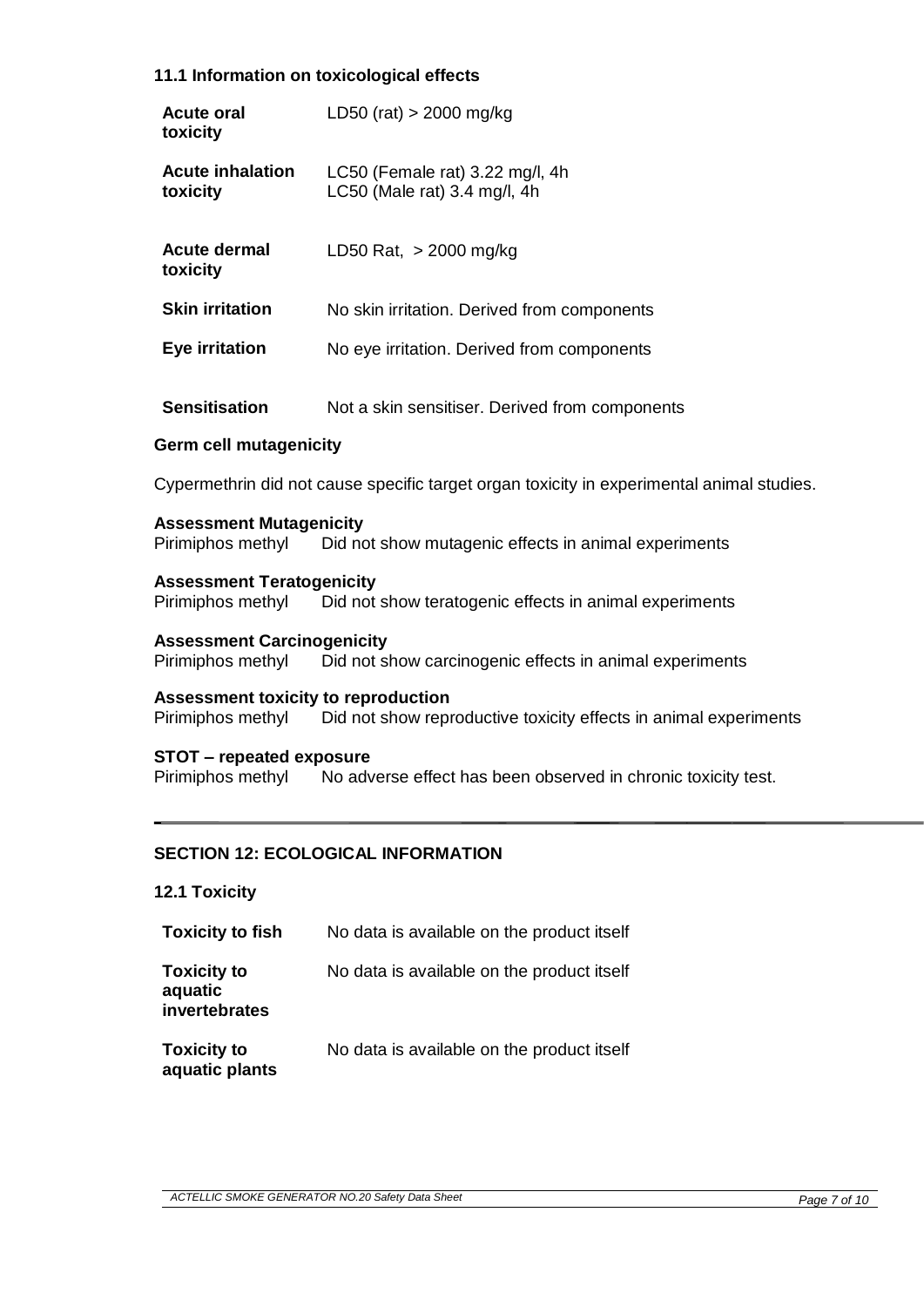## **12.2 Persistence and degradability**

| Stability in water |      |                                                       |
|--------------------|------|-------------------------------------------------------|
| Pirimiphos methyl  | i Do | Degradation half-life: 4-6 d. Persistent in water     |
| Stability in soil  |      |                                                       |
| Pirimiphos methyl  |      | Degradation half-life: 8.3 d. Not persistent in water |

## **12.3 Bioaccumulative potential**

Pirimiphos methyl : High potential for bioaccumulation

#### **12.4 Mobility in soil**

Pirimiphos methyl : Low mobility in soil

## **12.5 Results of PBT and vPvB assessment**

| Pirimiphos methyl | This substance is not considered to be persistant,              |
|-------------------|-----------------------------------------------------------------|
|                   | bioaccumulating nor toxic (PBT)                                 |
|                   | This substance is not considered to be very persistent nor very |
|                   | bioaccumulating (vPvB)                                          |

#### **12.6 Other adverse effects**

Classification of the product is based on the summation of the concentrations of classified components

# **SECTION 13: DISPOSAL CONSIDERATIONS**

#### **13.1 Waste treatment methods**

| <b>Product</b>                      | In accordance with current regulations and, if necessary, after<br>consultation with the site operator and/or with the responsible<br>authority, the product may be taken to a waste disposal site or<br>incineration plant. Advice may be obtained from the local waste<br>regulation authority (part of the Environment Agency in the UK). |
|-------------------------------------|----------------------------------------------------------------------------------------------------------------------------------------------------------------------------------------------------------------------------------------------------------------------------------------------------------------------------------------------|
| <b>Contaminated</b><br>packaging    | Dispose of empty and cleaned packaging safely. Not completely<br>emptied packagings should be disposed of as hazardous waste.<br>Follow advice on product label and/or leaflet.                                                                                                                                                              |
| Waste key for the<br>unused product | 020108 agrochemical waste containing dangerous substances                                                                                                                                                                                                                                                                                    |

## **SECTION 14: TRANSPORT INFORMATION**

| <b>ADR/RID/ADN</b><br>14.1 UN number | 3077                                                                      |
|--------------------------------------|---------------------------------------------------------------------------|
| 14.2 Proper shipping name            | ENVIRONMENTALLY HAZARDOUS SUBSTANCE,<br>SOLID, N.O.S. (PIRIMIPHOS METHYL) |
| 14.3 Transport hazard<br>class(es)   | 9                                                                         |
| 14.4 Packaging group                 | Ш                                                                         |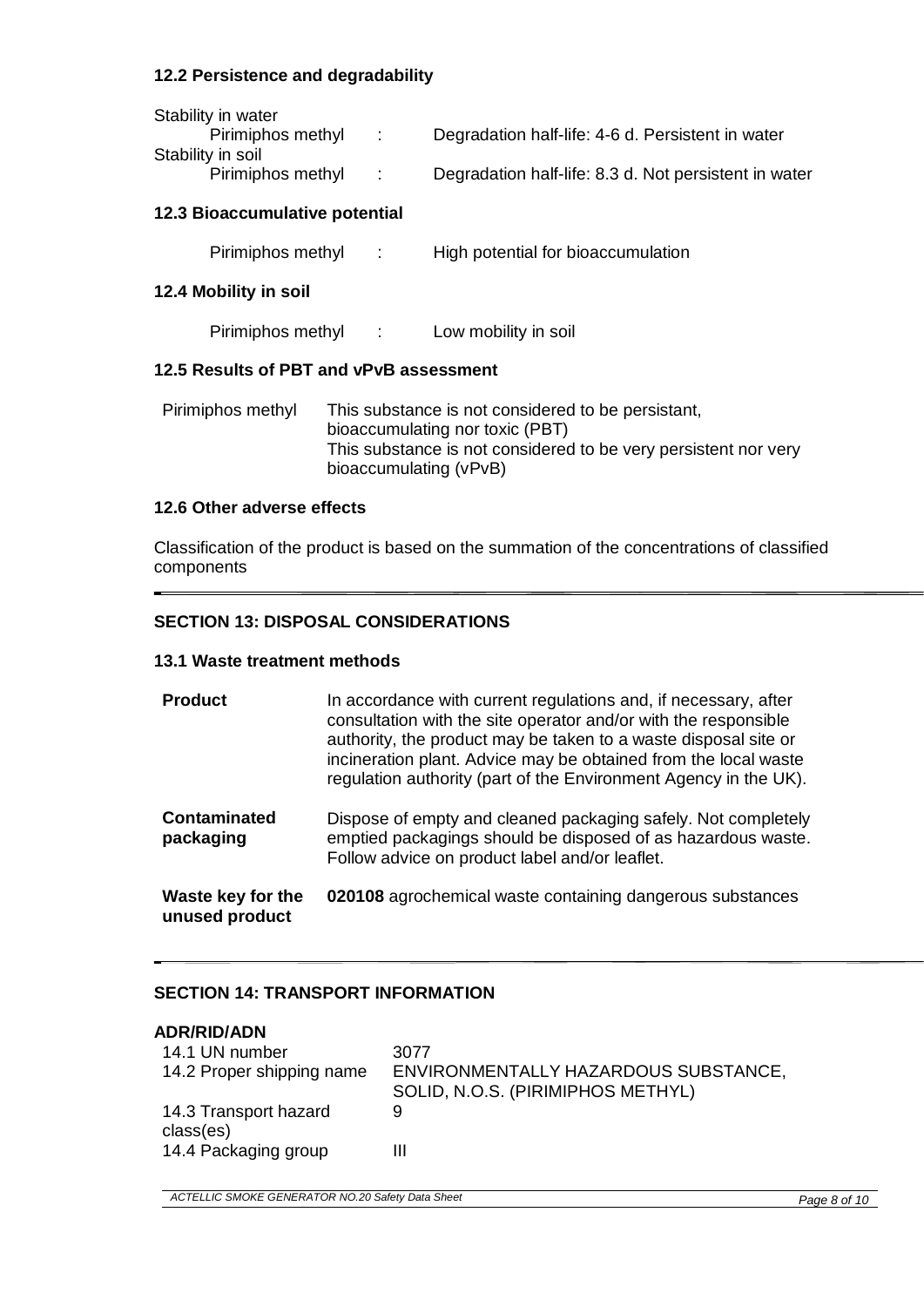| 14.5 Envirom. Hazardous<br>Mark<br>Hazard no.<br><b>Tunnel Code</b>                                                                                                                                            | <b>YES</b><br>90<br>Е                                                                                                                                                 |
|----------------------------------------------------------------------------------------------------------------------------------------------------------------------------------------------------------------|-----------------------------------------------------------------------------------------------------------------------------------------------------------------------|
| <b>IMDG</b><br>14.1 UN number<br>14.2 Proper shipping name<br>14.3 Transport hazard<br>class(es)<br>14.4 Packaging group<br>14.5 Marine pollutant<br>Segregation group<br>according to 5.4.1.5.11.1            | 3077<br>ENVIRONMENTALLY HAZARDOUS SUBSTANCE,<br>SOLID, N.O.S. (PIRIMIPHOS METHYL)<br>9<br>$\mathbf{III}$<br><b>YES</b><br><b>IMDG SEGREGATION GROUP 4 - CHLORATES</b> |
| <b>IATA</b><br>14.1 UN number<br>14.2 Proper shipping name<br>14.3 Transport hazard<br>class(es)<br>14.4 Packaging group<br>14.5 Envirom. Hazardous<br><b>Mark</b>                                             | 3077<br>ENVIRONMENTALLY HAZARDOUS SUBSTANCE,<br>SOLID, N.O.S. (PIRIMIPHOS METHYL)<br>9<br>$\mathbf{III}$<br><b>YES</b>                                                |
| <b>UK Carriage Regulations</b><br>14.1 UN number<br>14.2 Proper shipping name<br>14.3 Transport hazard<br>class(es)<br>14.4 Packaging group<br>14.5 Envirom. Hazardous<br><b>Mark</b><br>Emergency action code | 3077<br>ENVIRONMENTALLY HAZARDOUS SUBSTANCE,<br>SOLID, N.O.S. (PIRIMIPHOS METHYL)<br>9<br>$\mathbf{III}$<br><b>YES</b><br>2Z                                          |

# **14.6 Special precautions for user**

See sections 6 to 8 of this Safety Data Sheet.

# **14.7 Transport in bulk according to Annex II of MARPOL 73/78 and the IBC Code**

No transport in bulk according to the IBC Code.

# **SECTION 15: REGULATORY INFORMATION**

## **15.1 Relevant Legislation**

Dangerous Preparations Directive 1999/45/EC CLP-Regulation 1272/2008/EC 790/2009/EC Directive 453/2010/EC amending REACH Directive 1907/2006/EC Chemical Agents Directive 98/24/EC **15.2 Chemical safety assessment**  N.A.